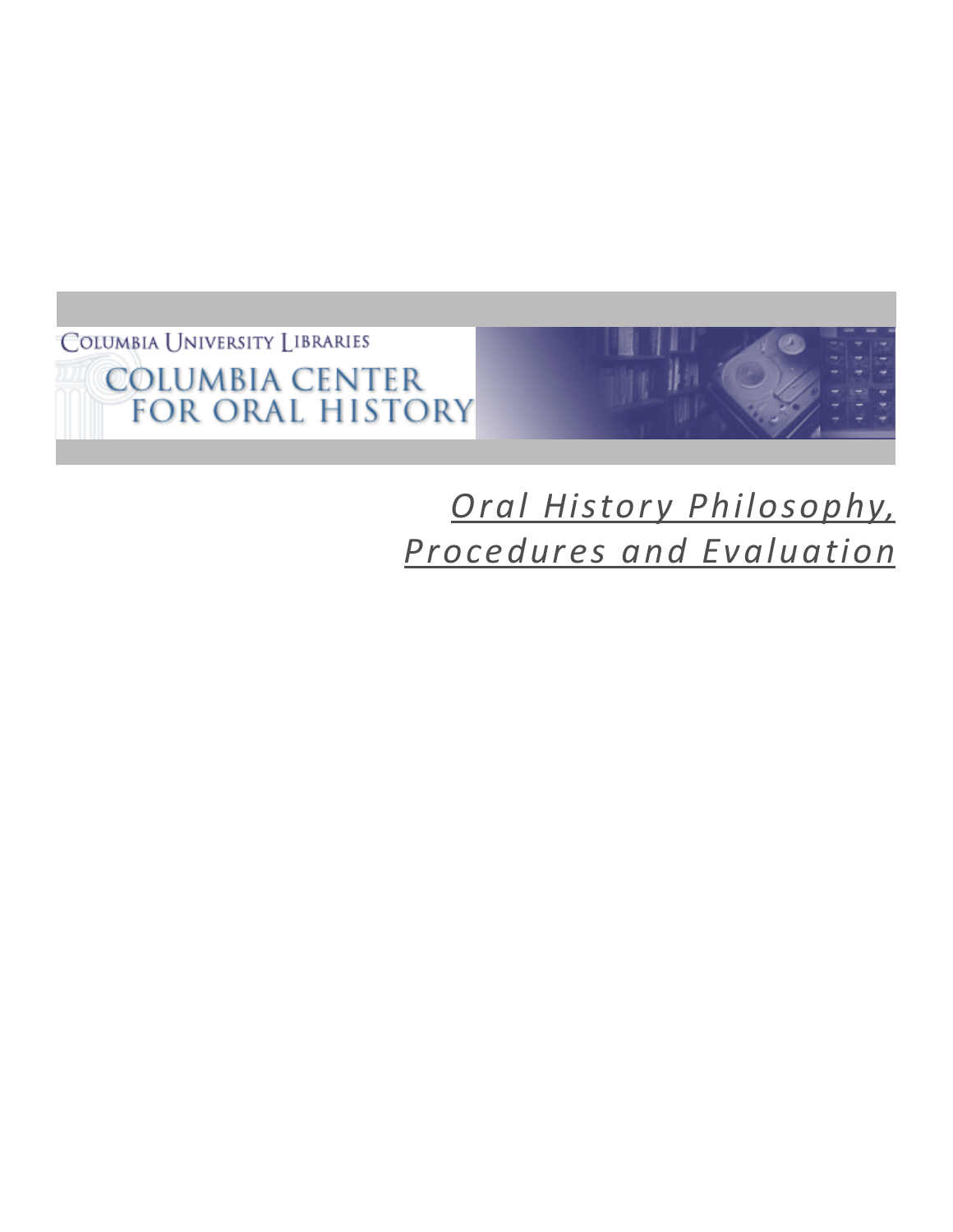## COLUMBIA UNIVERSITY LIBRARIES **COLUMBIA CENTER FOR ORAL HISTORY**



### **Oral History Philosophy, Procedures and Evaluation**

Oral history is a time-honored process of storytelling and historical investigation that has developed as a respected form of interviewing and field of study over the last six decades. Rooted in history, but situated in personal, cultural, institutional and public ways of speaking about the past, oral history is now considered one of the most effective ways to preserve and transmit memory, experience and values. Institutions from the Federal Reserve and the World Bank to community non-profits and foundations regularly use oral history as way to account for actions internally and judge their impact on the larger world. As such, oral history is an intellectual practice that requires extensive research and preparation and results in the creation of archives that can be mined for multiple purposes over time.

Oral historians build, evaluate and disseminate knowledge through oral archives by following rigorous procedures that reflect the serious purposes of oral history to:

 **a)** effectively capture the life story and experiences of the narrator;

 **b)** illustrate the culture and mission of an organi zation or institution in which he or she works; and,

 **c)** reveal the multiple impacts of the individual and the institution on the larger world, and simultaneously, the external factors that shape the institution's ability to make change over time.

The interview exchange is a matrix of at least these three dimension, or grids. The interviewer invites the narrator to move through this matrix through recounting and telling stories, both about themselves and others.

**These are the critical stages of oral history preparation, processing and evaluation:**

#### 1) **Research**

Research happens at the project level, and on the individual session level. General level research is required to produce an effective and comprehensive "project design" that articulates the major historical topics, themes, internal and external developments that characterize an institution, a community's or a family's history. The project design prioritizes areas of content, and shapes the selection of oral history narrators, so that there is a governing logic to the planning for each interview session. This has the value of reducing redundancy and expanding the range of themes that will be developed in the project as a whole. This project design can be revisited throughout the progress of the project, as it develops over time, and serves as a standard by which the interviews are evaluated.

Secondly, interviewers also conduct research at the micro level, for each session that is produced, moving from the general themes that govern the project as a whole to develop specific questions for each narrator. The narrator is also encouraged to bring themes and topics of their own to the conversation, which accounts for the richness of the oral history encounter.

### **library.columbia.edu/indiv/ccoh**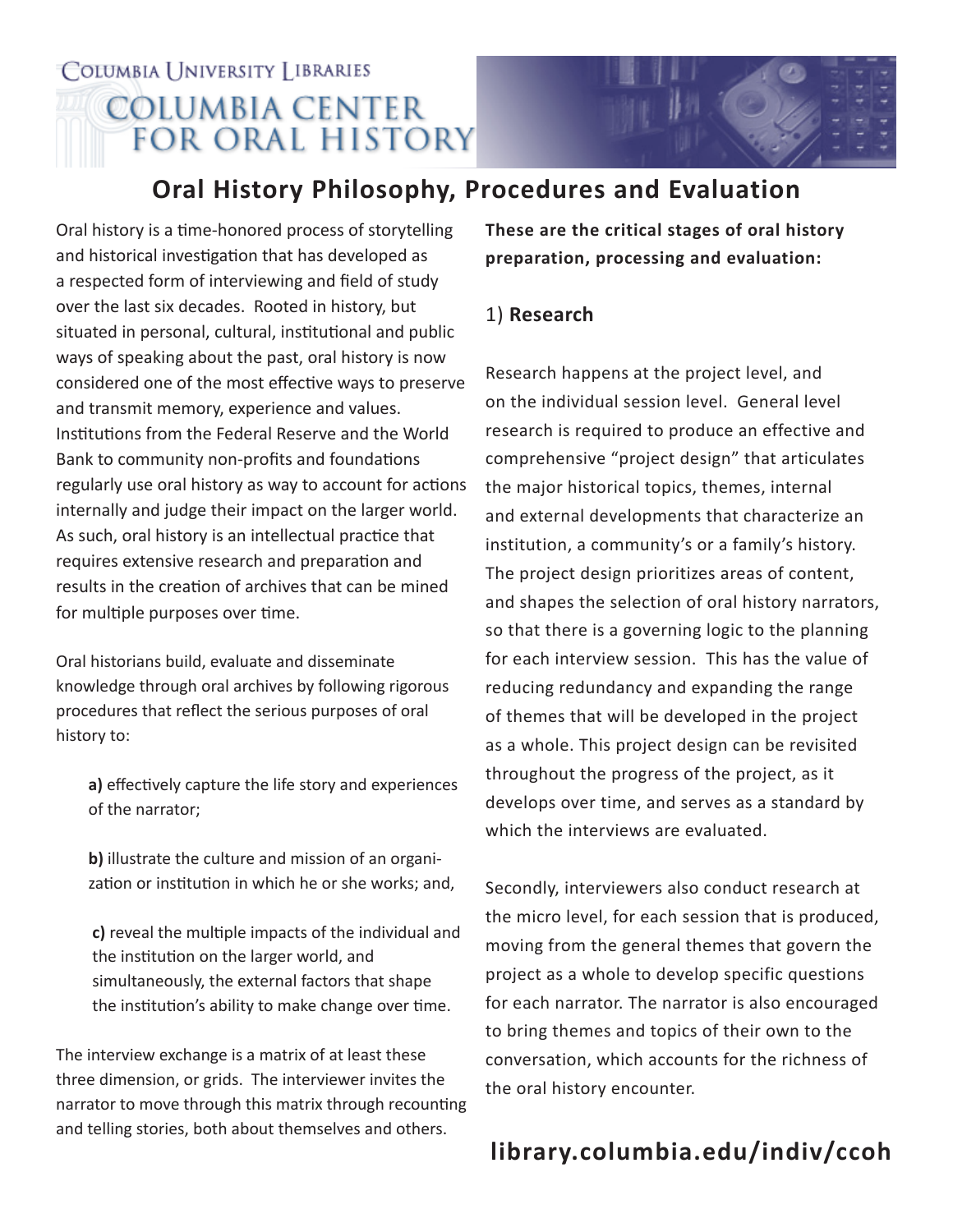## COLUMBIA I INIVERSITY LIBRARIES **COLUMBIA CENTER FOR ORAL HISTORY**



*Rooted in history, but situated in personal, cultural, institutional and* public ways of speaking about the past, oral history is now considered one of the most effective ways to preserve and transmit memory, *experience and values.*

#### 2) **Interviewing:**

The interview is a conversational exchange. Oral historians do not prepare a list of questions in order, but have prepared themes and topics that will emerge throughout the conversation. For longer interviews, the interview begins as a life story and follows the development of the narrator's thinking and experience over time and covers the broader historical context as the interview grows in length. The advantage of this approach is that it reveals the mind and vision of the narrator, which is essential to understanding the history under discussion. Often, in institutional histories, multiple sessions are assigned to a leader with the longest tenure and history – as that then provides a context for researching subsequent interviews with others.

The oral history interviewer is well trained to approach the narrator sympathetically and with sensitivity (superb listening skills are essential), and also is able to structure the interview approach by moving chronologically through time, and then stopping at particular periods that are significant in the institution's history to go wider and deeper into the concrete history. The range of qualities that an oral historian must possess include:

- **a)** sensitivity to interpersonal communications;
- **b)** sensitivity to nuance and context, whether personal or institutional or historical; and,
- **c)** an ability to structure the interview coherently, and most importantly,

**d)** an ability to elicit personal and institutional memory in the form of stories. The skilled interviewer can negotiate the movements back and forth through time, across topics and between personal and institutional histories to create a sense of a seamless story in which the narrator is always the focus of the interaction.

This kind of interviewing is what makes it possible to transmit the wisdom of an organization across the generations, as it honors the individuality and strengths of each person who contributes to the whole.

### **library.columbia.edu/indiv/ccoh**